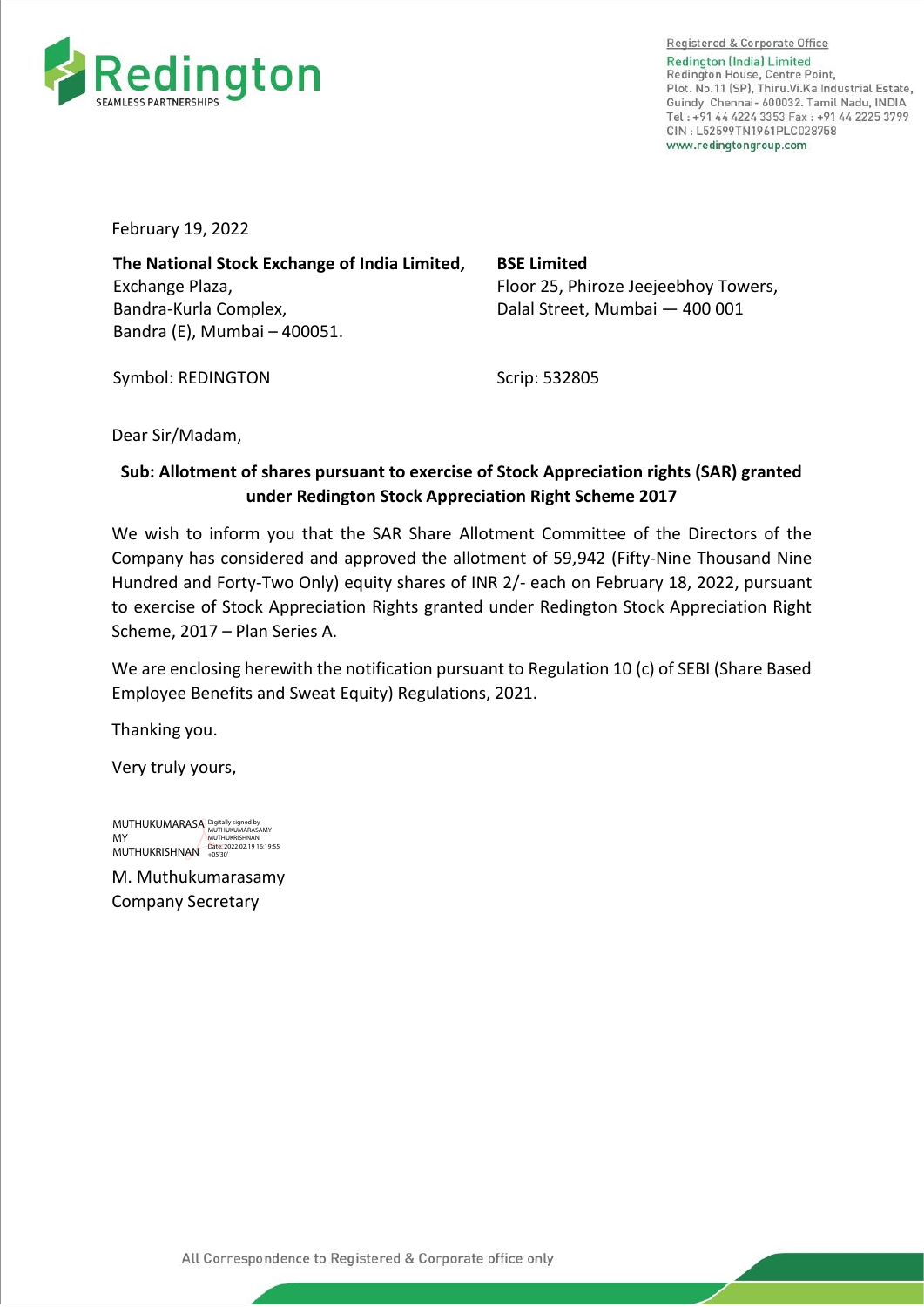

## **REGULATION 10(C) - FORMAT OF NOTIFICATION FOR ISSUE OF SHARES**

| S. No. | <b>PARTICULARS</b>                                                                                                                                                                                    | <b>DETAILS</b>                                                                                                                                                                                                                           |
|--------|-------------------------------------------------------------------------------------------------------------------------------------------------------------------------------------------------------|------------------------------------------------------------------------------------------------------------------------------------------------------------------------------------------------------------------------------------------|
| 1.     | Company name and address of<br><b>Registered Office</b>                                                                                                                                               | Redington (India) Limited<br>"Centre Point", Plot No. 11 (SP), Thiru Vi Ka<br>Industrial Estate, Guindy, Chennai 600032                                                                                                                  |
| 2.     | Name of the recognised Stock Exchanges<br>on which the company's shares are listed                                                                                                                    | National Stock Exchange of India Limited and<br><b>BSE Limited</b>                                                                                                                                                                       |
| 3.     | Filing date of the statement referred in<br>regulation 10(b) of the SEBI (Share Based<br><b>Employee Benefits and Sweat Equity)</b><br>Regulations, 2021 with the recognised<br><b>Stock Exchange</b> | February 20, 2018                                                                                                                                                                                                                        |
| 4.     | Filing Number, if any                                                                                                                                                                                 | NSE: NSE/LIST/15284<br>BSE: DCS/IPO/AJ/ESOP-IP/2695/2017-18                                                                                                                                                                              |
| 5.     | Title of the Scheme pursuant to which<br>shares are issued, if any                                                                                                                                    | Redington Stock Appreciation Right Scheme,<br>2017                                                                                                                                                                                       |
| 6.     | Kind of security to be listed                                                                                                                                                                         | <b>Equity Shares</b>                                                                                                                                                                                                                     |
| 7.     | Par value of the shares                                                                                                                                                                               | INR 2/- per equity share                                                                                                                                                                                                                 |
| 8.     | Date of issue of shares                                                                                                                                                                               | February 18, 2022                                                                                                                                                                                                                        |
| 9.     | Number of shares issued                                                                                                                                                                               | 59,942 equity shares                                                                                                                                                                                                                     |
| 10.    | Share Certificate No., if applicable                                                                                                                                                                  | <b>NA</b>                                                                                                                                                                                                                                |
| 11.    | Distinctive number of the share, if<br>applicable                                                                                                                                                     | 79,25,16,640 to 79,25,76,581 (both inclusive)                                                                                                                                                                                            |
|        | 12.   ISIN Number of the shares if issued in<br>Demat                                                                                                                                                 | INE891D01026                                                                                                                                                                                                                             |
| 13.    | Exercise price per share                                                                                                                                                                              | INR 2/- per equity share                                                                                                                                                                                                                 |
| 14.    | Premium per share                                                                                                                                                                                     | Employees were issued equity shares at face<br>value and premium amount on the shares<br>allotted is borne by the Company out of reserves<br>created for Stock Appreciation Rights.<br>No<br>premium amount is payable by the employees. |